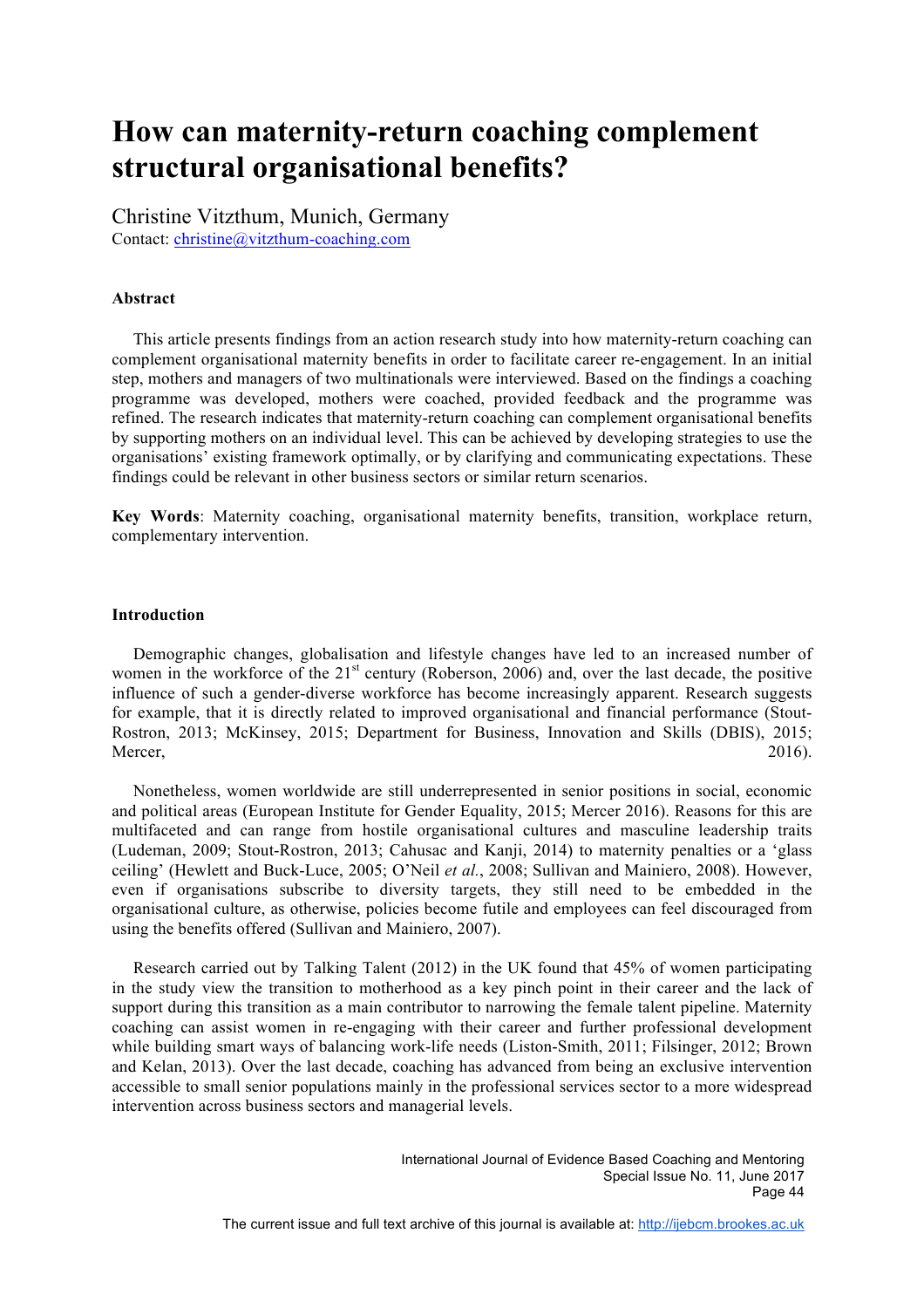However, there is a paucity of research that considers maternity coaching in this context. And while there are calls in the literature requesting research on *how maternity coaching can be employed together with other change initiatives that might focus more on structural changes in organisations* (Brown and Kelan, 2013, p. 16), no research could be found to date. This is surprising given the surge of interest in the effects of coaching in general during the last decade. Understanding the complexity of support measures and their interrelation is a crucial aspect in providing systematic improvement in good practices to retain women. This study contributes to expanding this understanding by researching maternity-return coaching in two multinational organisations operating in the UK, India and Germany across various managerial-levels.

 Maternity-*return* coaching, unlike maternity coaching that is usually employed before, during and after maternity leave, concentrates on the return to work period only. Its intention is to provide support for women who have made the conscious decision to return to work and to use the momentum of this transitional period to facilitate career re-engagement and reconciliation of the dual responsibilities of parent and employee. As the study focuses on mothers only, the term maternityreturn coaching is used rather than the term parental-return coaching.

# **Methodology**

 The main intention of the study was to enact positive change for returning mothers through the development, testing and refining of a maternity-return coaching programme, including a maternityreturn coaching tool. Thus, action research was identified as the most appropriate approach (Lewis and McNaughton Nicholls, 2014). Action research is a juxtaposition of action and research, practice and theory. It is a methodology committed to finding solutions or improving situations through understanding, mutual involvement and initiating change and as such a pragmatic, solution-driven research approach (Kidd and Kral, 2005). It is carried out *by* or *with* the researched but never *to* or *on* them. This corresponds not only to my epistemological belief of co-creating knowledge but also to my coaching philosophy of a balance of power and collaboration between coach and client.

 The research was conducted in two international organisations operating in the telecommunications and manufacturing sector. It was carried out mainly in the UK and Germany but also in India. In a first step, Human Resources (HR) and coaching practitioners provided information regarding the organisational settings and coaching approaches respectively. This contextual knowledge was expanded through interviews with managers and mothers of the partaking organisations. Names of participants in this article have been changed to protect their anonymity and assure nothing is attributable to an individual, causing potential repercussions. To further ensure anonymity, no table with individual information regarding age, management level or country is provided. In total, 15 mothers and 5 managers across various managerial levels were interviewed. Subsequently, 12 mothers received two hours of coaching each in three action-reflection cycles (McNiff, 2015). Upon completion of each coaching session, a brief verbal feedback was given. A detailed transcribed feedback at the end of the programme completed the intervention. Additional input from my reflective journal as well as peers and professionals further assisted to develop, test and refine the coaching programme as shown in Figure 1. This form of collection of data from different sources, a poly-angulation, was key element to the research design and contributed to overcome bias and ensured the study's validity (Blaikie, 1991).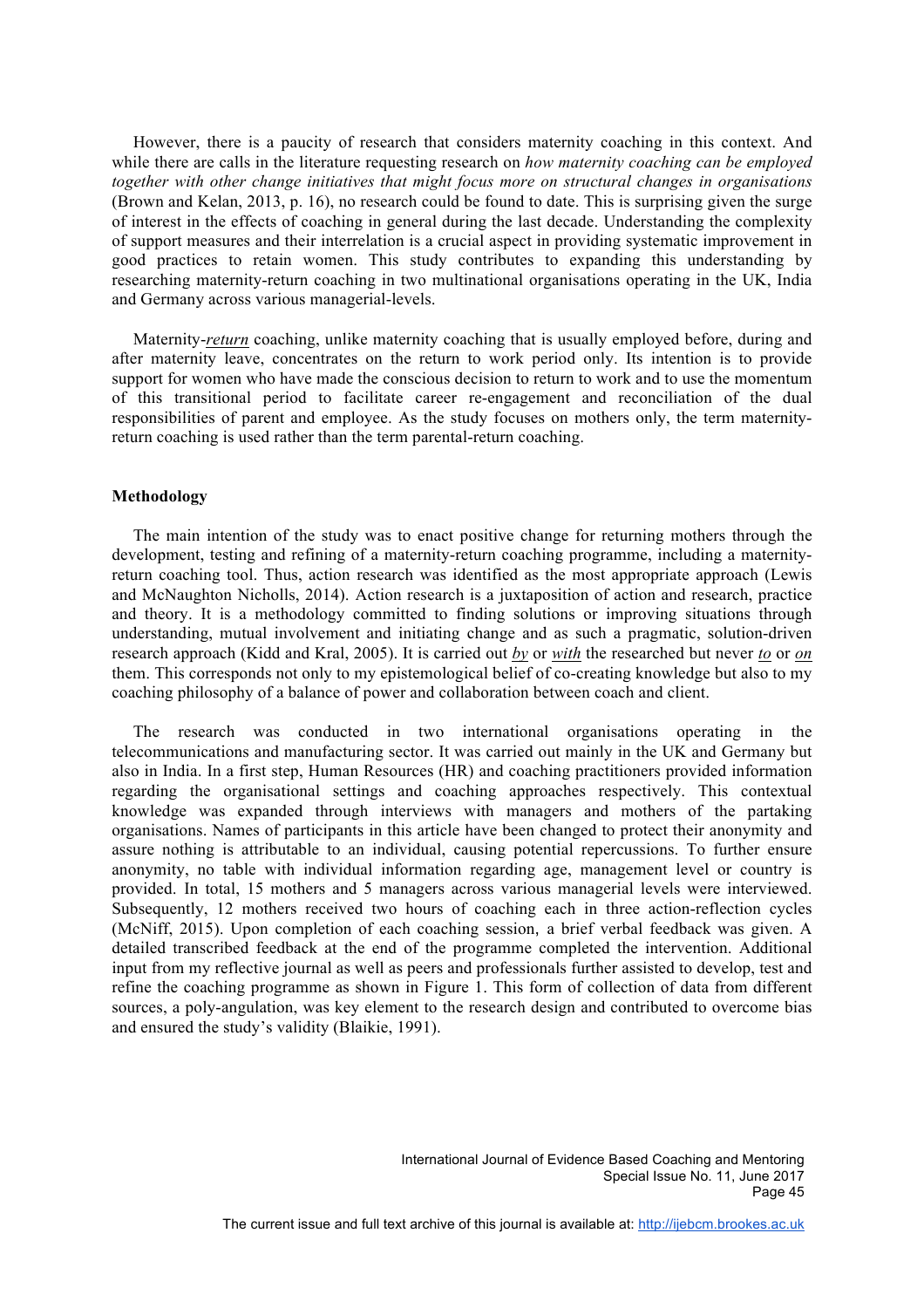

**Figure 1 – Evolution of the coaching programme** 

 While the development of the coaching programme was a continuous process, a more extensive reflection and refinement period took place upon completion of each coaching cycle. Thematic analysis (Braun and Clarke, 2006) a method for identifying, analysing and reporting themes relevant to the research question, has been used to analyse interviews and feedback.

# **Findings**

.

In order to understand the development and evolution of the coaching programme, including the coaching tool, and how coaching can thus complement structural organisational benefits, awareness of the complexity of women's return context is essential. The following section summarises the main interview findings such as the importance of a supportive organisational culture, career planning, guilt, perceived lack of confidence and management of expectations and personal boundaries.

### *Organisational Culture*

 All interviewees showed an appreciation of family-friendly policies, allowing for more flexibility or financial incentives. This chimes with Hewlett and Buck-Luce's (2005) findings that highlight the importance of flexibility in working patterns. However, the extent to which the implementation of family-friendly policies depends on a line manager's discretion and interpretation was surprising. In one case, the lack of support and encouragement to use the policies offered led to Karen leaving the organisation soon after the interview. She said:

*[The manager] pays lip service to diversity and inclusion policies [...] so in the right audience [the manager] says the right things, but what [the manager] does to support these policies is quite the opposite. Whilst [the company] appears to be doing the right thing with this policy, unless it is loved, lived and breathed throughout the organisation, it is not going to work.*

 This finding is consistent with the literature (Brown, 2010; Cabrera, 2009; Sullivan and Mainiero, 2008), stating that family-friendly policies, as adequate as they might be, become futile if they are not lived in the organisation. It can be inferred that managers play a fundamental role in establishing and maintaining family-friendly organisational cultures.

# *Career Planning*

 While it often was often the mother's choice to slow her career down temporarily, the prospect of working in an appropriate position with scope for development was a determining factor in the decision to return to work. However, as Gabrielle put it: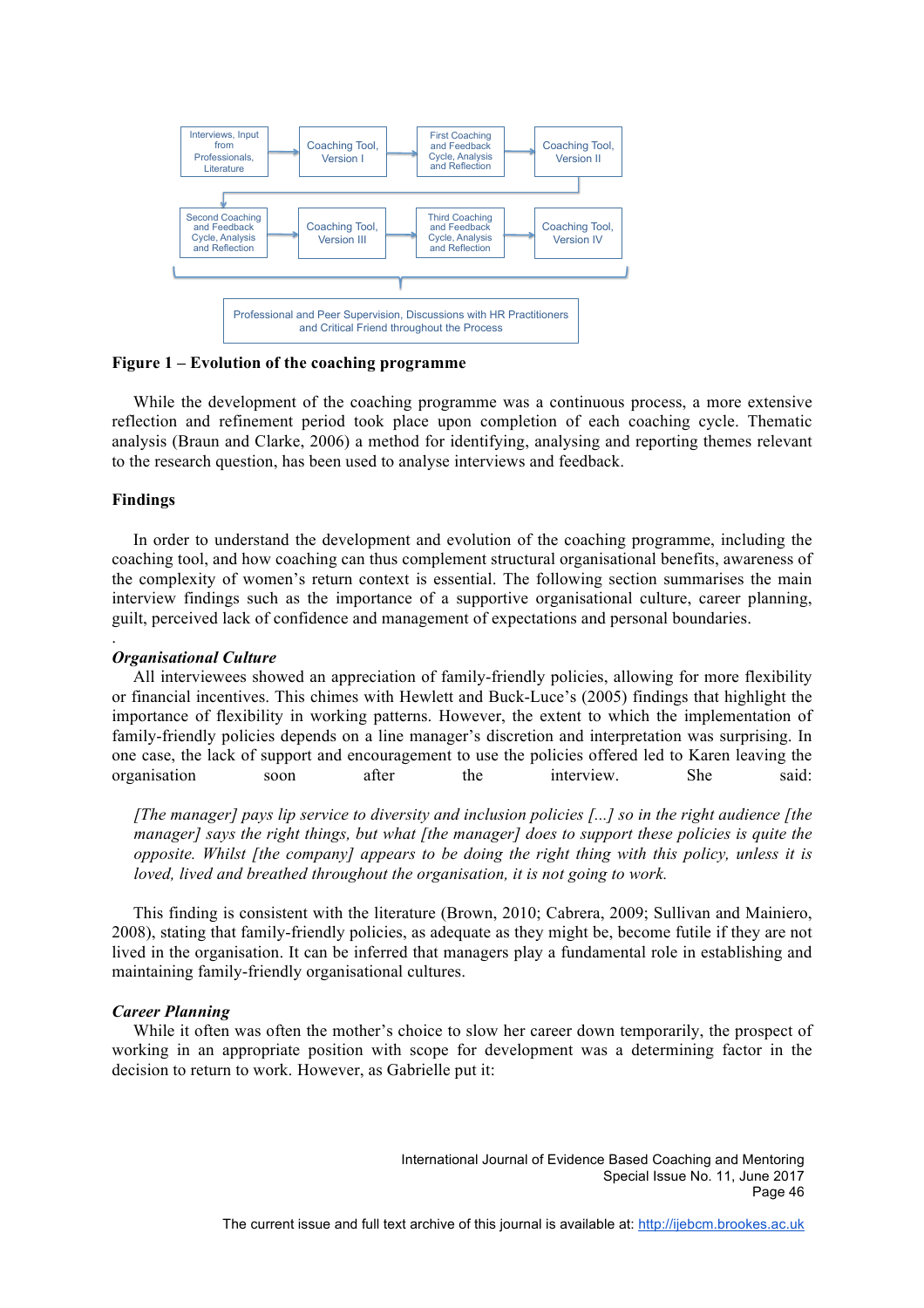*I would be lying to say that working a two-day week has no effect on the career development. Flexibility or not, managers ought to have a regular attendance in the office in order to lead their team successfully.*

 This study therewith substantiates Guillaume and Pochic's (2007) research by confirming a direct link between availability and career progression. It also highlights a mismatch between the flexible working patterns organisations offer, including part-time leadership roles, and the actual demands of such roles that often require availability beyond the contracted hours. This finding suggests that organisations should align their career development paths with their family-friendly policies and adjust the demands of roles accordingly.

 The analysis of interviews further shows that it is generally accepted and expected of the individual to be responsible for negotiating appropriate working patterns and career development paths. Becky, for example, commented: "*It's my career and it's my life, so it's my responsibility."* This trend of protean careers has been given a reasonable amount of attention in the literature (Baruch, 2004; Briscoe and Hall, 2006 and Brown and Kelan, 2013). While there seems to be a general acceptance of the individual's responsibility, this finding raises intriguing questions that require further research regarding the responsibility of line-managers to provide the right framework, support and opportunities for such development, as they might feel absolved of their duties.

# *Guilt*

 The majority of mothers reported feeling guilty for leaving their children in care. This response was irrespective of managerial level or country and particularly prominent directly after the return to work. Surprisingly, hardly any participants experienced strong feelings of guilt towards their work. There was a general recognition that "*you just haven't got the time to do the job as well as you would have done without children*" (Nina). However, this was not linked to any feelings of guilt but rather perceived as an issue of personal standing and communication.

# *Perceived lack of confidence*

 During the interview stage, lack of confidence was identified as a theme that severely impacts on the maternity return experience. The majority of women attributed it to the period of absence, a changed work environment, unsupportive managers or new working patterns. As a result, women often felt an inability to communicate their concerns and state their needs. Maria said:

*I lost more confidence than I thought I would and cannot appreciate the success I had. I should have had more courage to say what I need [...] but I didn't and I didn't listen to my inner voice.*

 This concurs with the literature in relation to the lack of confidence in returning mothers (Liston-Smith, 2011) and professional women in general (Clarke, 2011). Even very senior managers with outstanding ratings suffered from a reduced sense of confidence. This is an issue that, according to practitioner research (Cotter, 2014), is frequently brought up in maternity coaching sessions.

## *Management of expectations*

 The management of expectations proved to be a crucial aspect in the return-experience and mismanagement resulted in what Bussell (2008) refers to as 'brain-drain' as one woman left the organisation and another one applied for new roles. Nina commented: "*I have lower expectations after the second child and that helped me not to get disappointed again"*. A possible explanation for this result may be their previous investment in their careers and the importance of this facet of their lives, which they were not prepared to forfeit. Literature on Gen Y (Clarke and Patrickson, 2008) suggests that employability is more important than long-term employment for workers of this generation and employees are more likely to leave organisations if conditions are perceived unfavourable. This finding highlights the risk of losing employees due to poorly managed and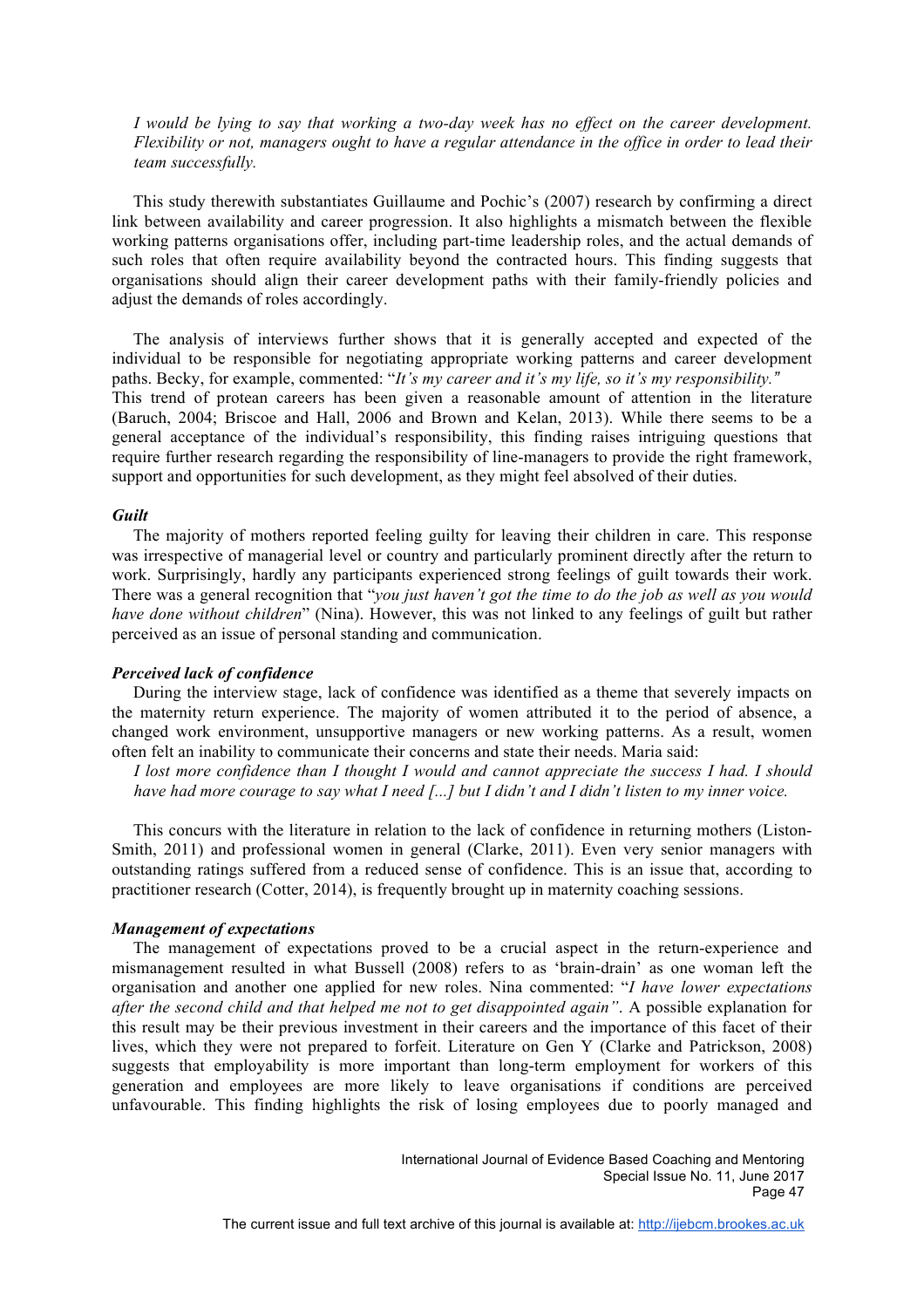divergent expectations. Practitioner research (Sparrow, 2009) suggests that resolving the divergence of expectations between mothers and managers is a key benefit of maternity coaching.

## *Development of a maternity-return coaching programme and tool*

 The insights and understanding gained from the interviews and their analysis provided the input for the development of the maternity-return coaching programme.

 Having spoken with various maternity coaching professionals, peers, practitioners and HR professionals, it became evident that a rather directive coaching approach is required to fully utilize the short period of two coaching sessions and produce tangible outcomes. This chimes with Cotter's (2014) research that locates elements of mentoring approaches in maternity-coaching programmes. Hence, I chose to develop and use a coaching tool as part of the programme (Figure 2) that would facilitate this more directive approach. As described above, recurrent themes were identified during the interview analysis and, in order to facilitate the goal-finding process and encourage participants to talk about potentially hidden themes, these recurring themes were depicted in the tool.



#### Maternity-Return Coaching Themes

*Figure 2 – Maternity-Return Coaching Tool*

 All participants received this tool via email prior to their first coaching session to trigger their thought process and define their goals. Based on their feedback and my own reflection notes, the tool was refined after each action-reflection cycle. It provided a means to measure the coaching success and evaluate the process at the end of the programme. However, the actual coaching sessions were individually tailored to the clients' needs, as coaching should never strictly follow a fixed pattern but is an individual process in which the coach should be *with* the clients, skilled and responsive in order to follow their agenda. These findings demonstrate the complexity of coaching assignments and the need for a skilled coach. They also chime with Rogers (2012) who argues that coaches should learn various techniques in order to bypass them and respond to their clients' needs and thus enable true learning.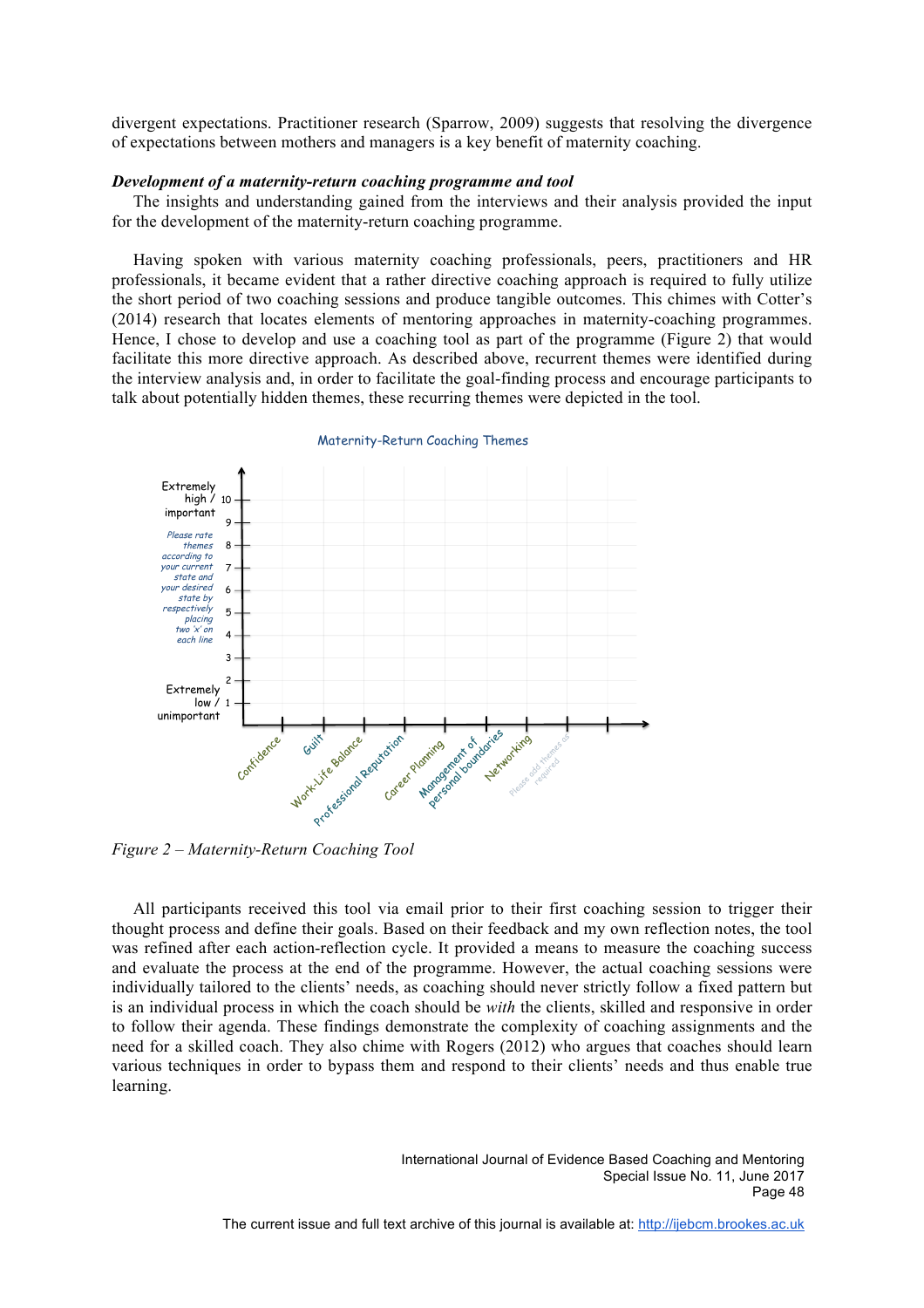# *Evaluation of the coaching programme*

 Participants were asked to evaluate the coaching programme in a recorded and transcribed feedback at the end of the coaching sessions. Taken together, their main arguments can be summarized as follows:

# • Challenging questions and enabling a change of perspective

Consistent with the coaching literature (for example Liston-Smith, 2011; Cox *et al*., 2014), this research found that participants valued the focussed, purposeful and partially challenging questions throughout the coaching sessions. As Becky stated:

*It sounds simplistic but challenging me to change my perspective and look at the situation from left and right, top and bottom made me look at things in a different light. Solutions became a lot more apparent and new ways of handling the situation seemed to just emerge.*

# • Secure and personal space

Talking to an external professional and knowing that no judgement will be made and everything will be kept confidential allowed for open and honest conversations that would not be possible in the same way in a different setting. Heather valued the *"secure space that forces you to speak and not bottle things up".* Coaching literature (Wasylyshyn, 2003; Sue-Chan and Latham, 2004) confirms that employing external coaches rather than internal coaches has the advantage of facilitating a secure atmosphere of trust, confidentiality and credibility in which effective collaboration is stimulated.

# • Tools

In addition to the maternity-return coaching tool, various other coaching tools were used as part of the programme. Maria said: *"The tools make up for the short time we have for the conversations. I can fall back on them in a few months' time should I be in a similar situation."*

Importance of coach-client match

Liston-Smith (2011) suggests that a maternity coach who has gone through the transition herself is a good basis for genuine empathy. This has been confirmed by all research participants and could be explained by their need to talk to someone who *"has been there"* in order to feel better understood (Liston-Smith, 2011). The coach-client relationship can be responsible for success or failure of the intervention. For example, Hannah commented:

*[The success of the intervention] depends on who does the coaching. I don't think it works in just any relationship. It's a question of how good the coachee-coach relationship is.*

# • Timing and length of coaching

While coaching, as part of this research, was limited to two one-hour coaching sessions within a short space of time, the majority of participants agreed that it would be beneficial to have a further coaching session about three to four months following the completion of the first two sessions. This could help "*to increase and sustain changes because there is a check-point in your diary and you have the responsibility to deal with your issues before every-day-life takes over again*" as Paula commented. Although the two coaching sessions were perceived as a springboard and trigger for reflection, it can be argued that the often-employed agenda of maternity coaching sessions before, during and after maternity leave provides greater continuity and prompting (Liston-Smith, 2011) than two sessions can provide.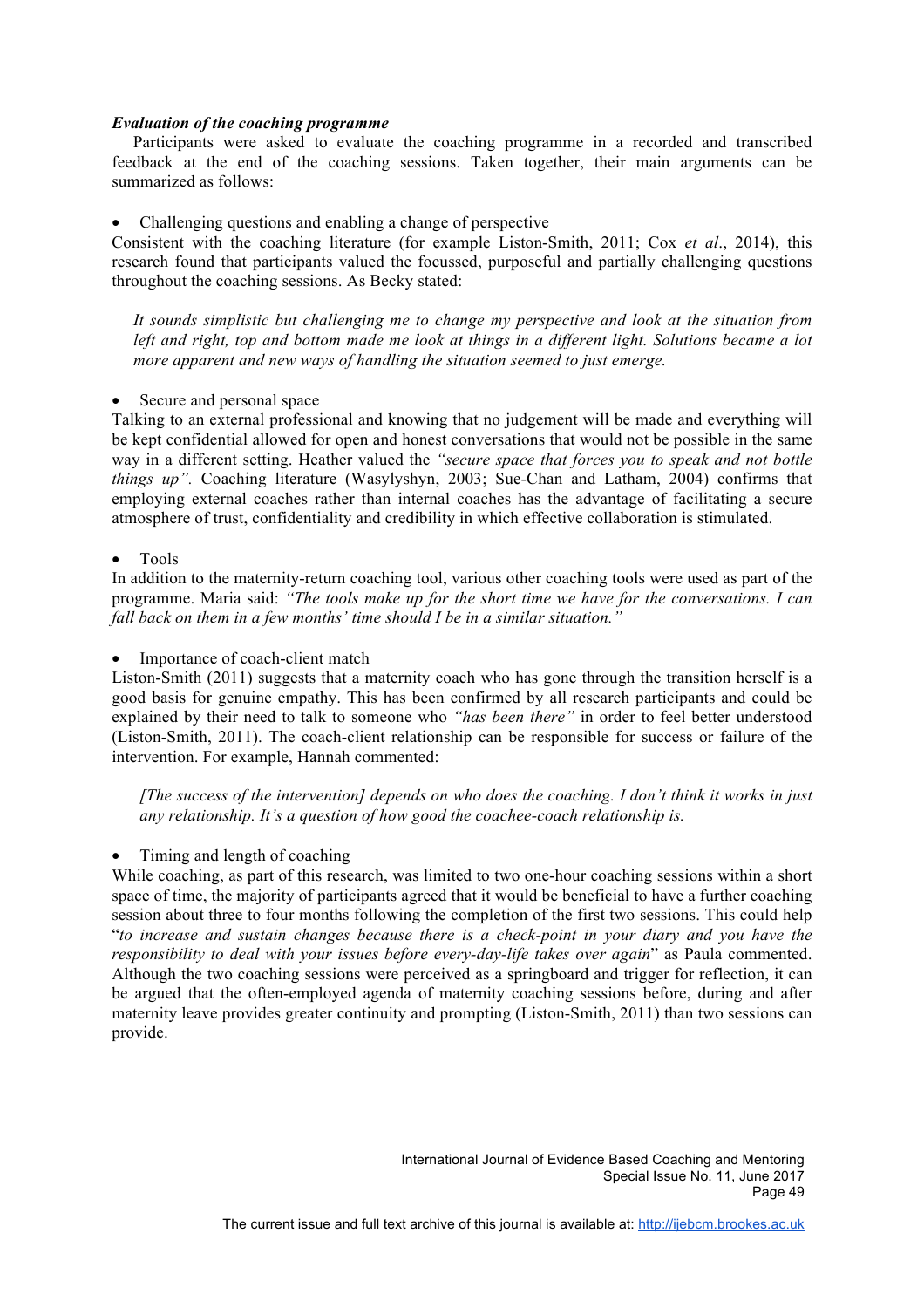In summary, maternity-return coaching can improve the return experience by providing a secure and personal space in which perspectives can be challenged and issues discussed by drawing on a variety of individually applied tools and techniques.

# *Maternity-return coaching as complementary means*

 The following section turns to gaps in the provision of organisational support and the way maternity-return coaching can partially fill and complement these gaps. It furthermore demonstrates how a combination of individual and organisational measures can lead from ad-hoc interventions to a continuous improvement of good practice to enhance the return situation for mothers and retain female talent.

 As previously mentioned, this study confirms that all research participants value the organisations' efforts to implement structural benefits. What is surprising though is that some mothers desist from using the benefits offered. This suggests that they are either not aware of their entitlements or they have no clarity on how to optimally utilize them. In concurrence with the literature, for example Mainiero and Sullivan (2005), another explanation could be a hostile organisational culture, in which using the benefits offered is regarded unacceptable. According to these data, it can be inferred that, even if structural organisational benefits are offered, individual support might be required to use these benefits appropriately. As Becky said:

*Yes, these structural support measures are there. But I do observe a lot of people, especially women, who have an inhibition to use them [...] and I think that coaching is a means for women to develop an individual perspective: how would I like to handle the situation, where are my priorities, what do I consciously give up, what am I not willing to give up, how do I shape my family life and how do I use the options available to successfully implement what I want for my family as well as my professional life.*

 This is an important finding not only for mothers, who might be in need of such support but also for organisations, which might have to address the way benefits are implemented. There is a scarcity of literature on the potential need to support the utilisation of structural benefits. Maternity-return coaching can be a means to provide this individual support for mothers by raising awareness to their wants and needs and developing strategies to communicate them clearly to all stakeholders involved.

 Although it can be noted that advances in organisational support have been made over the past decade, this research accords with findings suggesting that significant roadblocks remain and additional programmes, for instance sponsored child-care or shared parental leave incentives, need to be implemented in order to support women in the workforce and ensure equity (Sullivan and Mainiero, 2008; Clarke, 2015; Mercer, 2016).

 While these kind of support measures can be instigated by organisations, there are various individual aspects that cannot be addressed through such measures yet they deeply impact on the maternity return experience and the quality and speed by which returning mothers reintegrate. Having completed the coaching sessions, the view was echoed that it was extremely valuable to have a *"sounding board outside of work to help in terms of easing me back into work and thinking about issues that haven't really affected me before"* (Hannah). There was a general recognition that this could only be achieved by talking to someone independently *"off-record and away from employers"* (Gabrielle). It was suggested that having an independent person to talk to creates a sense of security as sensitive issues and difficulties remain within the setting and are not reported to the line-manager.

 Furthermore, there was a sense amongst participants that the depth and quality of the coaching sessions differed immensely to any other form of conversation they had about their transition back to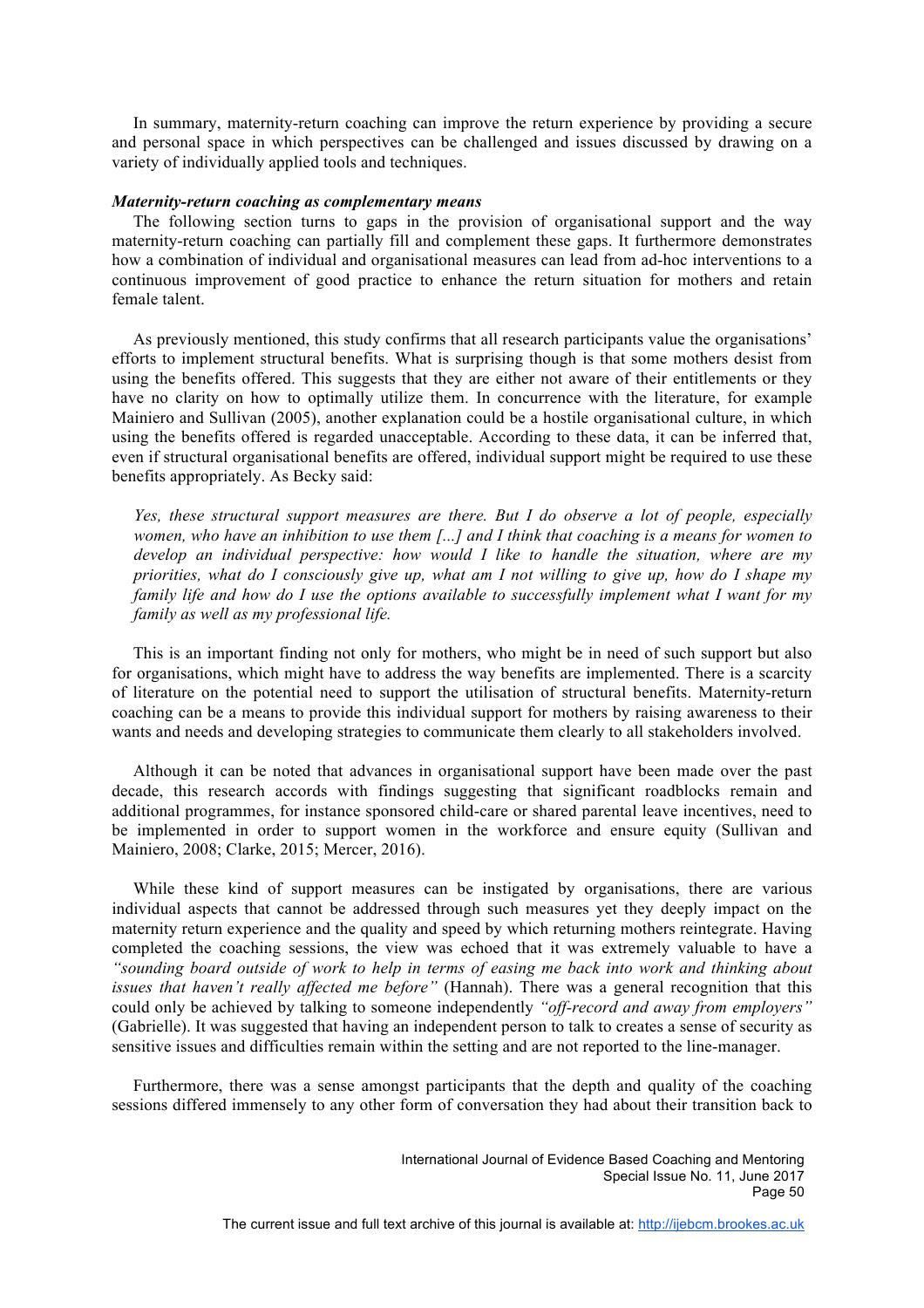work. While the majority of participants did talk about their issues with friends and family members to some extent, they appreciated the focus and outcome. Becky reported how:

*Neither management nor HR or friends can trigger this kind of self-reflection [...]. They are simply not qualified and there is a huge difference between a HR practitioner and a trained coach.* 

 The findings of this research additionally indicate that women value a certain form of exchange to share their experiences. A common view amongst most participants was, as Hannah mentioned, that *"learning about the themes for other women from the tool and talking through them as well as feeling a little bit like perhaps there are others that might have been thinking and feeling like me"* generated a feeling of connectedness, which resulted in a sense of reassurance. While some mothers suggested that "*organisations could implement a forum, in which such exchange can take place*" (Michelle), others were reluctant to share their experiences in an open forum and preferred reflecting on their experiences and challenges in a 1:1 environment in order to guarantee confidentiality and talk openly. This two-way approach has been taken up by large companies, for instance Ernst & Young (2013), who offer group maternity coaching for junior women and 1:1 maternity coaching for senior managers, directors and partners.

 While it might be financially more viable for organisations to promptly re-integrate senior managers, junior managers could experience the different treatment as a form of injustice and thus feel unacknowledged by their employer, at worst even look for employment elsewhere. Literature on Gen Y (Clarke, 2015) and protean careers (Baruch, 2004; Briscoe and Hall, 2006) confirms the trend of leaving the employer to seek more favourable professional opportunities elsewhere. As this trend would have serious effects on organisations' talent pipelines, such different approaches should be carefully considered before their implementation.

 Heather used a metaphor in her feedback that was further developed in discussion with a critical friend. It summarizes and illustrates how maternity-return coaching can act as complementary means to structural organisational benefits: If a successful return to work is depicted as a well-positioned picture in a frame, the organisation provides this frame in the form of structural support measures. However, if not held together and supported by the line manager the frame falls apart and becomes useless. If stable, it is mothers' responsibility to position the picture within that frame. While some mothers might know exactly what to do, others might not even know how to use a frame, let alone position a picture. A coach can provide the necessary tools to facilitate the use of the frame and the positioning of the picture. While a short coaching intervention can enable placing the picture in the right spot, gravity might pull it down and further coaching sessions might be required to readjust it. Over time, however, women should have the necessary tools and knowledge to keep the picture in the best possible position, provided of course the frame still exists and is stable.

 It is important to note, however, that a successful coaching intervention is highly dependent on the client's commitment, a trained coach and a robust coach-client relationship. Nevertheless, the combination of structural and individual support could provide a powerful amalgamation of measures that can improve the transition back to work and thus enable women to balance work-life needs while at the same time re-engage with their career. Additionally, it can improve organisations' reputation and is not only an indicator of their commitment to gender diversity but also a sign for returning mothers that their contribution is appreciated and valued. In concurrence with the literature, it should, however, be noted that maternity-return coaching can only offer a sticking plaster if employed as an isolated means in a hostile organisational environment where inflexible work policies prevail (Bussell, 2008). Furthermore, coaching does not absolve organisations from their responsibilities by individualizing structural issues and placing the responsibility for success or failure on the individual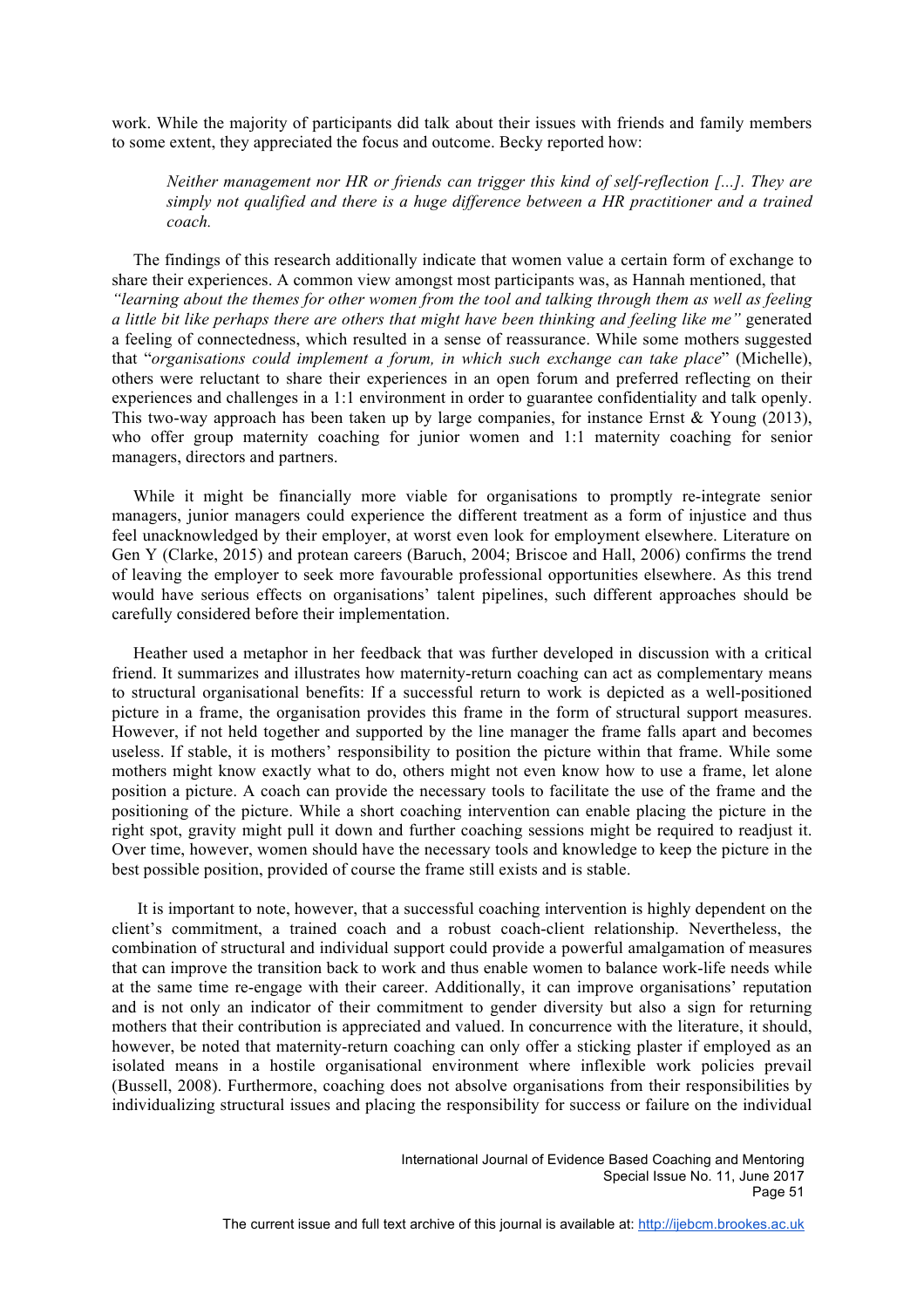(Brown, 2010). Only an interplay of support measures and the organisations' sincere commitment to gender diversity can result in an improvement of the transition back to work and ultimately the retention of mothers.

 In summary, the study highlighted that, while structural organisational benefits prepare the ground for a successful transition back to the workplace, they are not sufficient to address the breadth of challenges women face during this transition. Based on this study's data, Table 1 draws together how maternity-return coaching as a complementary means to structural organisational benefits can expand the range of themes covered.

| Description of support measure                                      | organisationa<br>Structural<br>enefit | Matemity-return<br>coaching |
|---------------------------------------------------------------------|---------------------------------------|-----------------------------|
| Flexible working environment (e.g. part time, home office etc.)     | $\overline{X}$                        |                             |
| <b>Financial incentives</b>                                         | X                                     |                             |
| Sponsored child-care                                                | X                                     |                             |
| Holistic family-friendly framework                                  | X                                     | X                           |
| Platform for parental exchange                                      | X                                     | X                           |
| Promote family-friendly organisational culture                      | X                                     | $\mathbf{X}$                |
| Facilitate personal development                                     | $\mathbf X$                           | $\mathbf{X}$                |
| Increase productivity                                               | X                                     | X                           |
| Plan professional development                                       | X                                     | X                           |
| Plan personal development                                           |                                       | X                           |
| Provide individual support                                          |                                       | X                           |
| Allow for personal reflection                                       |                                       | $\mathbf{X}$                |
| Clarify expectations of employer and employee                       |                                       | X                           |
| Provide objective, independent sounding board                       |                                       | $\mathbf{X}$                |
| Reduce inhibition to use structural organisational benefits offered |                                       | X                           |
| Facilitate quicker career re-engagement                             |                                       | X                           |
| Facilitate clear communication with management and team             |                                       | $\mathbf{X}$                |
| Support with leadership / perception issues                         |                                       | $\rm X$                     |

**Table 1 – Comparison of support measures**

International Journal of Evidence Based Coaching and Mentoring Special Issue No. 11, June 2017 Page 52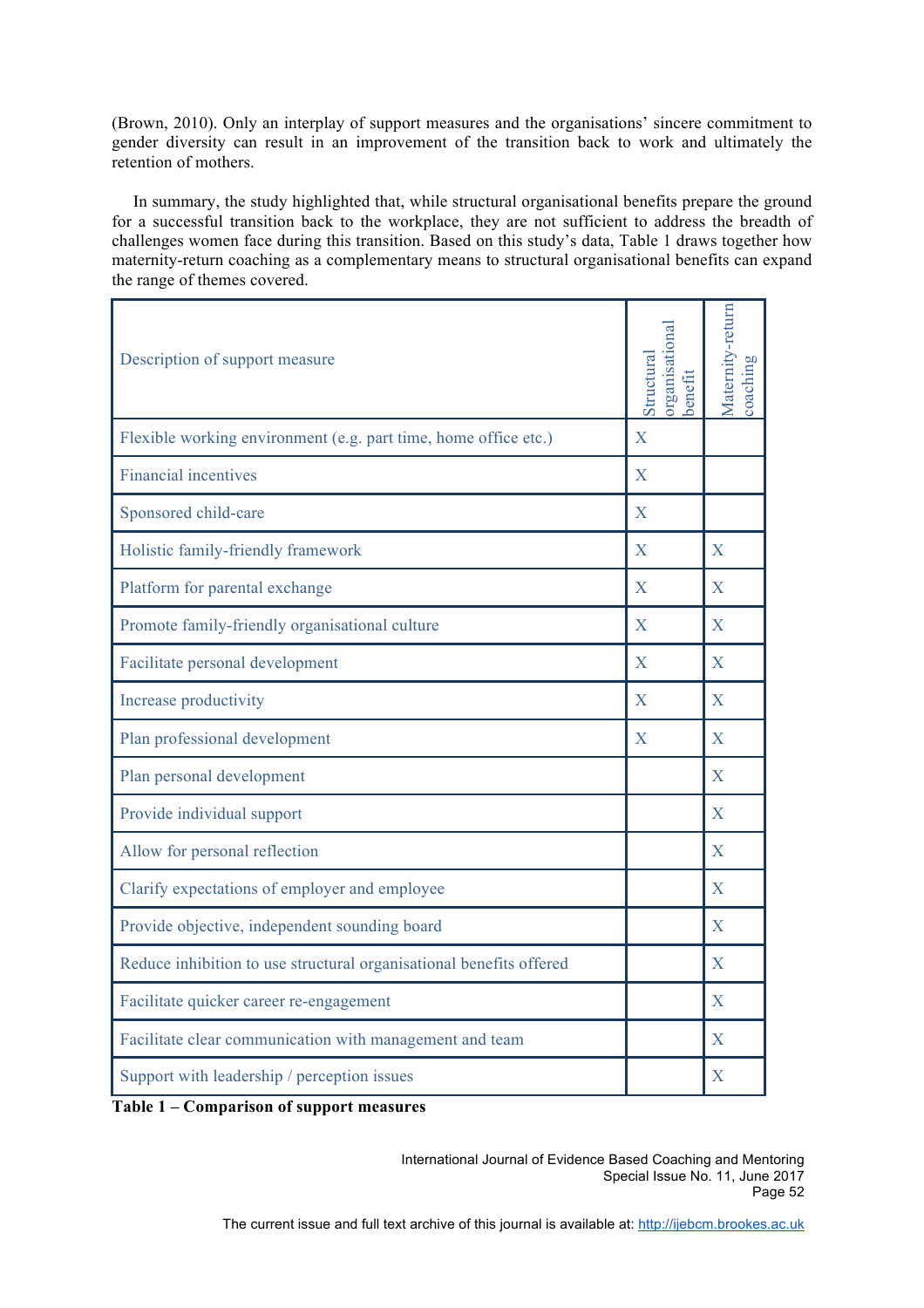## **Conclusion**

 This study furthers the understanding of the transition back to work after maternity leave and how maternity-return coaching can impact this experience. Additionally, it elucidates the scope of structural support measures, such as flexible working schemes in comparison to individual support measures, such as maternity-return coaching. By doing so, the research question how maternity-return coaching can complement structural organisational benefits can be answered.

 First and foremost, mothers, who received the coaching as part of the study benefited from the programme. It allowed them to discuss their partially suppressed issues in an open and honest atmosphere without being judged. Coaching provided them with tools enabling them to challenge their perspectives, gain clarity with regards to their expectations and values, overcome feelings of guilt or reduced confidence or provided strategies to clearly communicate with their managers and team. In summary, it eased their transition back to work after maternity leave and allowed for a prompt re-engagement with their career and working life. Being offered this type of support from the organisation was seen as an interest in their contribution as employee and increased their loyalty towards the organisation.

 The value of the study for coaching providers lies in a better understanding of how maternityreturn coaching can complement structural organisational benefits. They can gain insights into the interplay of support measures (see Table 1). Additionally, the study provides them with a case for business opportunities. They can further benefit from evidence based maternity-return coaching that not only allows for a better measurability of the intervention, but also opens conversations and facilitates the goal finding process as well as encourages talking about suppressed topics.

 The organisations participating in this study can benefit from the findings as they provide a better understanding on the impact of their support measures. They point to the fact that the transition back to work is too complex to be covered by general measures and additional support on an individual level is required if the array of issues is to be addressed and solved. The research emphasises the significance of including line-managers either in the coaching process or any other form of training to ensure they fully support the policies. Maternity-return coaching in organisations can be a powerful means to effectively use the organisational framework and provide individual support that only a trained professional can provide. Maternity-return coaching increases career re-engagement and thereby helps fill the talent pipeline, it fosters retention and gender-diversity and increases the organisations' reputation. This is particularly important when attracting talent as family-friendly benefits are considered a hygiene factor, especially for Gen Y employees.

 Maternity-coaching in general is an under-researched coaching genre. This study is the first of its kind as the complementary aspect and the value of combining structural and individual support measures has been neglected in the coaching research so far. By conducting research in the UK, existing knowledge of the field is confirmed and the study provides further evidence on the benefits of maternity-return coaching. However, maternity-return coaching in Germany is not yet as established an intervention as it is in the UK. Conducting the study in this country extends the existing knowledge and demonstrates how maternity-return coaching can be re-applied. Due to the poor participation in India, it is difficult to draw conclusions here. However, this could suggest that Western cultures might be more receptive to such interventions. Nevertheless, the research potentially opens new markets. Moving away from the professional services sector to other business areas increases the range of maternity-return coaching applications to areas where it is not yet a conventional intervention. Additionally, both organisations participating in this research are well known, operate globally and have confirmed an interest in piloting the maternity-return coaching programme upon completion of this study. As both organisations operate in different sectors, the more traditional manufacturing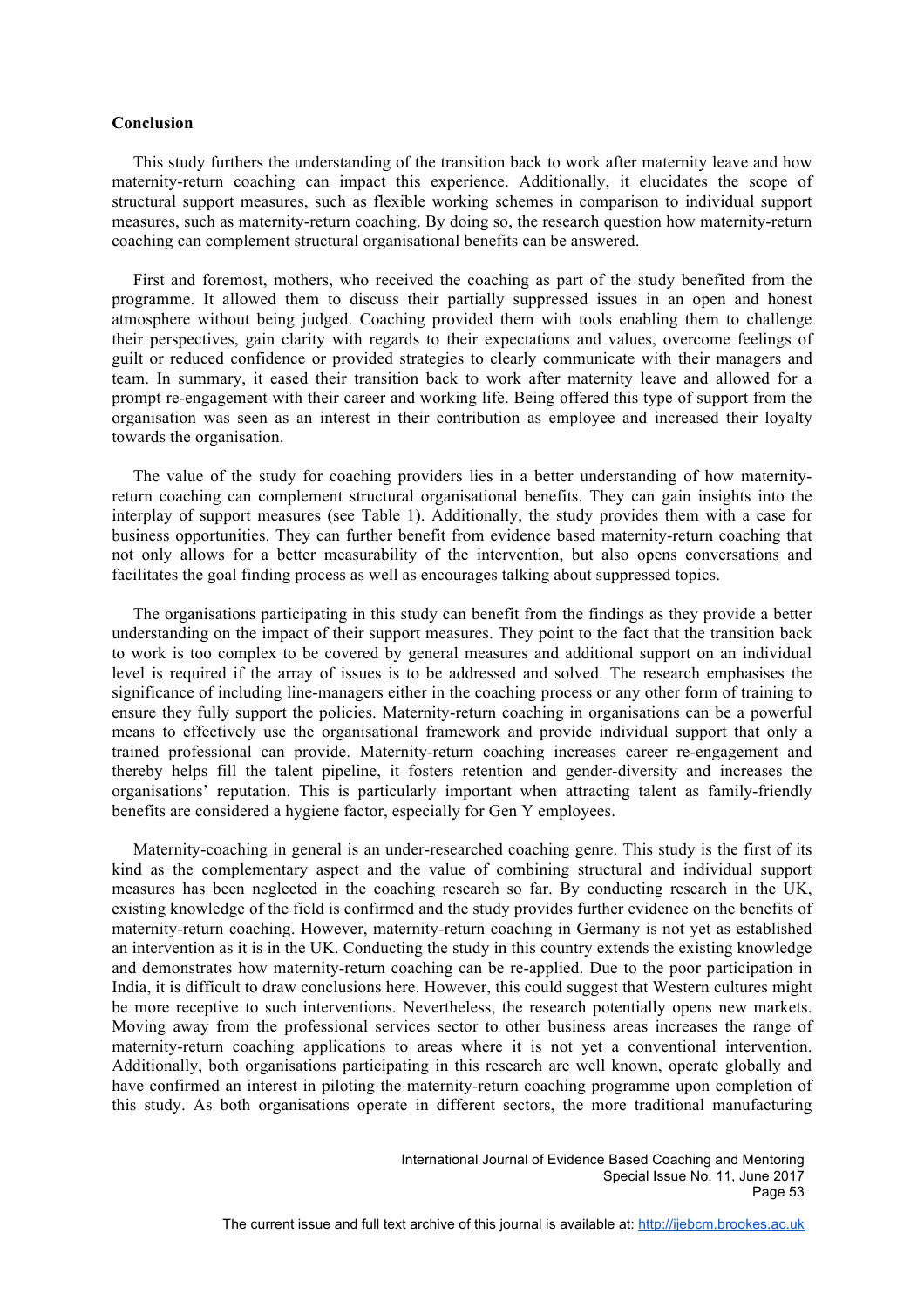industry and the fast growing telecommunications industry, re-applicability across sectors is demonstrated. The maternity-return coaching programme is an evidence-based programme that is reapplicable to organisations with similar settings and, with some adjustments, could be used for general career-break coaching.

## *Limitations and further research*

 While this study took place in less researched business sectors and thus expanded the knowledge of the field, limitations can be seen in the small scale of this project, the poor participation of line managers, their exclusion from the coaching sessions and the fact that all participants were part of the organisations' talent pool with a certain mind-set, thus not a true representation of the entire staff.

 This research has brought up numerous questions in need of further investigation in relation to the coaching profession and organisational research:

- How many coaching sessions should maternity-return programmes include, when should they start and how long should they continue?
- Is maternity-return coaching only suited to Western cultures? What types of adaptions need to be made to raise interest and gain value in other cultures?
- What are the benefits and risks of 1:1 versus group maternity coaching? Who is better suited for what?
- What can organisations do to ensure their policies are embedded in the organisational culture?
- What are the consequences of boundaryless careers and Gen Y employees for organisations? What do they have to offer to attract and retain talent?
- How can general career planning for mothers be improved?

 This study demonstrates how maternity-return coaching can complement structural organisational benefits by addressing individual issues that cannot be attended to otherwise. It contributes to the knowledge of the field by making explicit what maternity-return coaching programmes should contain in order to facilitate effective use of standard frameworks provided by organisations, thus improving the transition back to work. Both, structural organisational and individual support measures as isolated interventions can only provide parts of the solution. However, a combination of both can offer a holistic approach in which the return to work can be managed effectively and root causes and symptoms of transitional issues can be addressed. Considering that both organisations participating in this research are interested in piloting the maternity-return coaching programme, it can be hypothesised that the value of combining support measures has been recognized and will be even more so in the future. This study provides an evidence-based maternity-return coaching programme that complements each organisation's benefits and can be re-applied in similar settings.

# **References**

- Baruch, Y. (2004). Transforming careers: from linear to multidirectional career paths, *Career Development International*, Vol. 9, No. 1, pp. 58-73.
- Blaikie, N. W. H. (1991). A critique of the use of triangulation in social research, Quality and Quantity, Vol. 25, No. 2, pp. 115-136.
- Bluckert, P. (2006). *Psychological dimensions of executive coaching*. Maidenhead: Open University Press.
- Braun, V. and Clarke, V. (2006). Using thematic analysis in psychology, *Qualitative Research in Psychology*, Vol. 3, No. 2, pp. 77-101.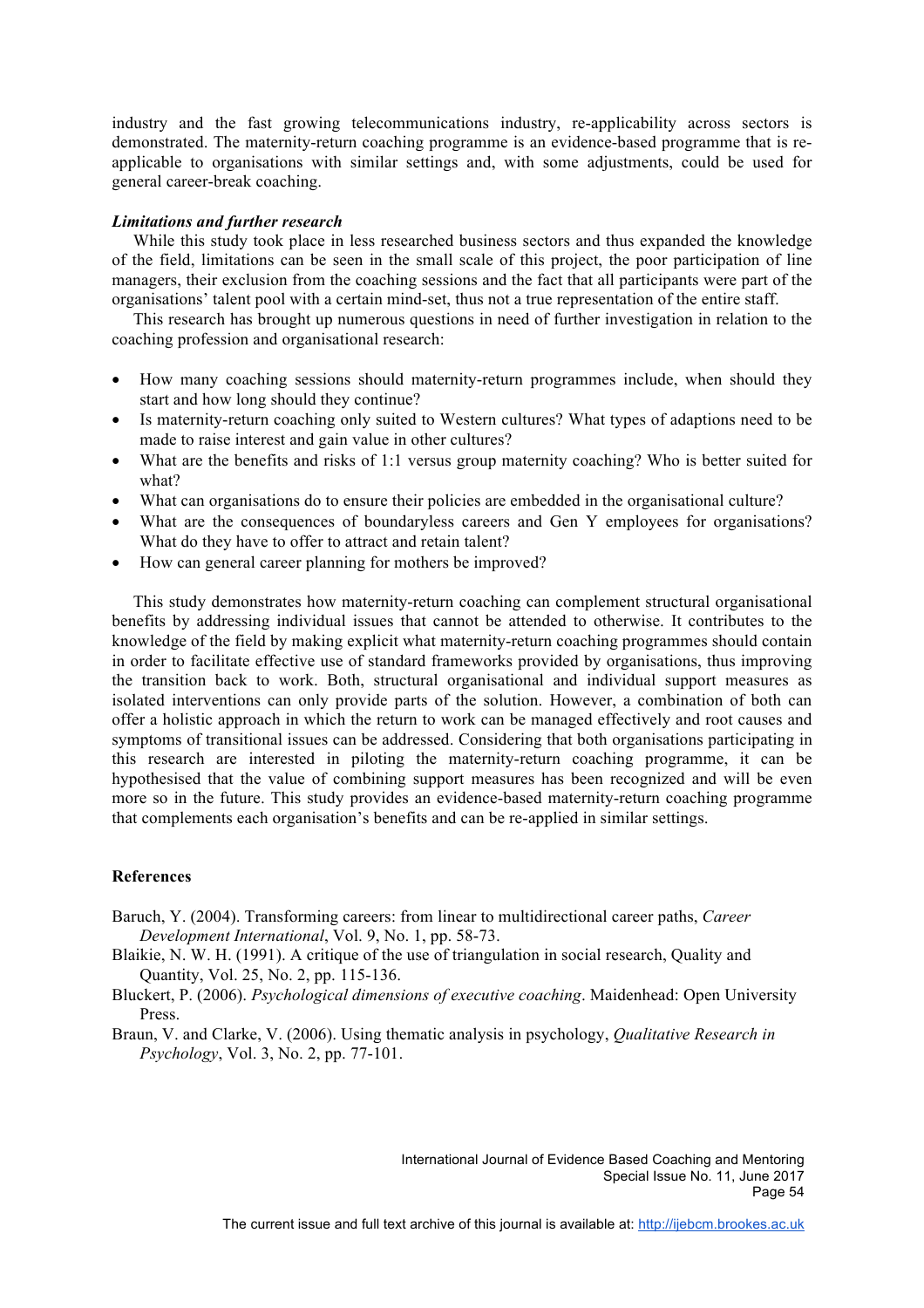- Briscoe, J. P. & Hall, D. T. (2006). The interplay of boundaryless and protean careers: combinations and implications, *Journal of Vocational Behavior*, Vol. 69, No. 1, pp. 4-18.
- Brown, L. M. (2010). The relationship between motherhood and professional advancement: perception versus reality, *Employee Relations*, Vol. 32, No. 5, pp. 470-494.
- Brown, S. & Kelan, E. (2013). Managing maternity: maternity coaching, therapeutic culture and individualisation. Paper presented at the  $13<sup>th</sup>$  annual conference of the British Academy of Management, University of Liverpool.
- Bussell, J. (2008). Great expectations: can maternity coaching affect the retention of professional women? *International Journal of Evidence Based Coaching and Mentoring*, Special Issue 2, pp. 14-26.
- Cabrera, E. (2009). Fixing the leaky pipeline: five ways to retain female talent, *People and Strategy,* Vol. 32, No. 1, pp. 40-45.
- Cahusac, E. & Kanji, S. (2014). Giving up: how gendered organizational cultures push mothers out, *Gender, Work and Organization*, Vol. 21, No. 1, pp. 57-70.
- Clarke, M. (2011). Advancing women's careers through leadership development programs, *Employee Relations*, Vol. 33, No. 5, pp. 498-515.
- Clarke, M. (2015). Dual careers: the new norm for Gen Y professionals? *Career Development International*, Vol. 20, No. 6, pp. 562-582.
- Clarke, M. & Patrickson, M. (2008). The new covenant of employability, *Employee Relations*, Vol. 30, No. 2, pp. 121-141.
- Cotter, K. (2014). Research: maternity coaching, *Association for Coaching: Global Bulletin*, Vol. 3, pp. 20-21.
- Cox, E., Bachkirova, T. and Clutterbuck D. (2014). Theoretical traditions and coaching genres: mapping the territory, *Advances in Developing Human Resources,* Vol*.* 16, No. 2, pp. 139-160.
- Department for Business, Innovation and Skills. (2015). *Women on Boards: 5 Year Summary (Davies Review).* London: DBIS.
- Ernst & Young. (2013). *Ernst & Young's maternity coaching improves retention of talented women*. London: E&Y.
- European Institute for Gender Equality. (2015). *Gender equality in power and decision making*, Luxembourg: Publications Office of the European Union. Available from: http://eige.europa.eu/sites/default/files/documents/mh0215090enn.pdf [Accessed: 26 January 2016].
- Filsinger, C. (2012). How can maternity coaching influence women's re-engagement with their career development: a case study of a maternity coaching programme in UK-based private law firms, *International Journal of Evidence Based Coaching and Mentoring*, Special Issue 6, pp. 46-56.
- Gatrell, C. (2013). Maternal body work: how women managers and professionals negotiate pregnancy and new motherhood at work, *Human Relations*, Vol. 66, No. 5, pp. 621-644.
- Guillaume, C. & Pochic, S. (2007). What would you sacrifice? Access to top management and the work-life balance, *Gender, Work and Organization*, Vol. 16, No. 1, pp. 14-36.
- Hewlett, S.A. & Buck-Luce, C. (2005). Off-ramps and on-ramps: keeping talented women on the road to success, *Harvard Business Review*, Vol. 83, No. 3, pp. 43-54.
- Kidd, S. A. & Kral, M. J. (2005). Practicing participatory action research, *Journal of Counselling Psychology*, Vol. 52, No. 2, pp. 187-195.
- Lewis, J. & McNaughton Nicholls, C. (2014). Design issues. In: Ritchie, J., Lewis, J., McNaughton Nicholls, C. & Ormston, R. (eds.) *Qualitative Research Practice.* (2nd ed.) London: Sage, pp. 47- 76.
- Liston-Smith, J. (2011). Becoming a parent. In: Passmore, J. and Panchal, S. (eds.) *Developmental Coaching*. London: Routledge, pp. 91-114.